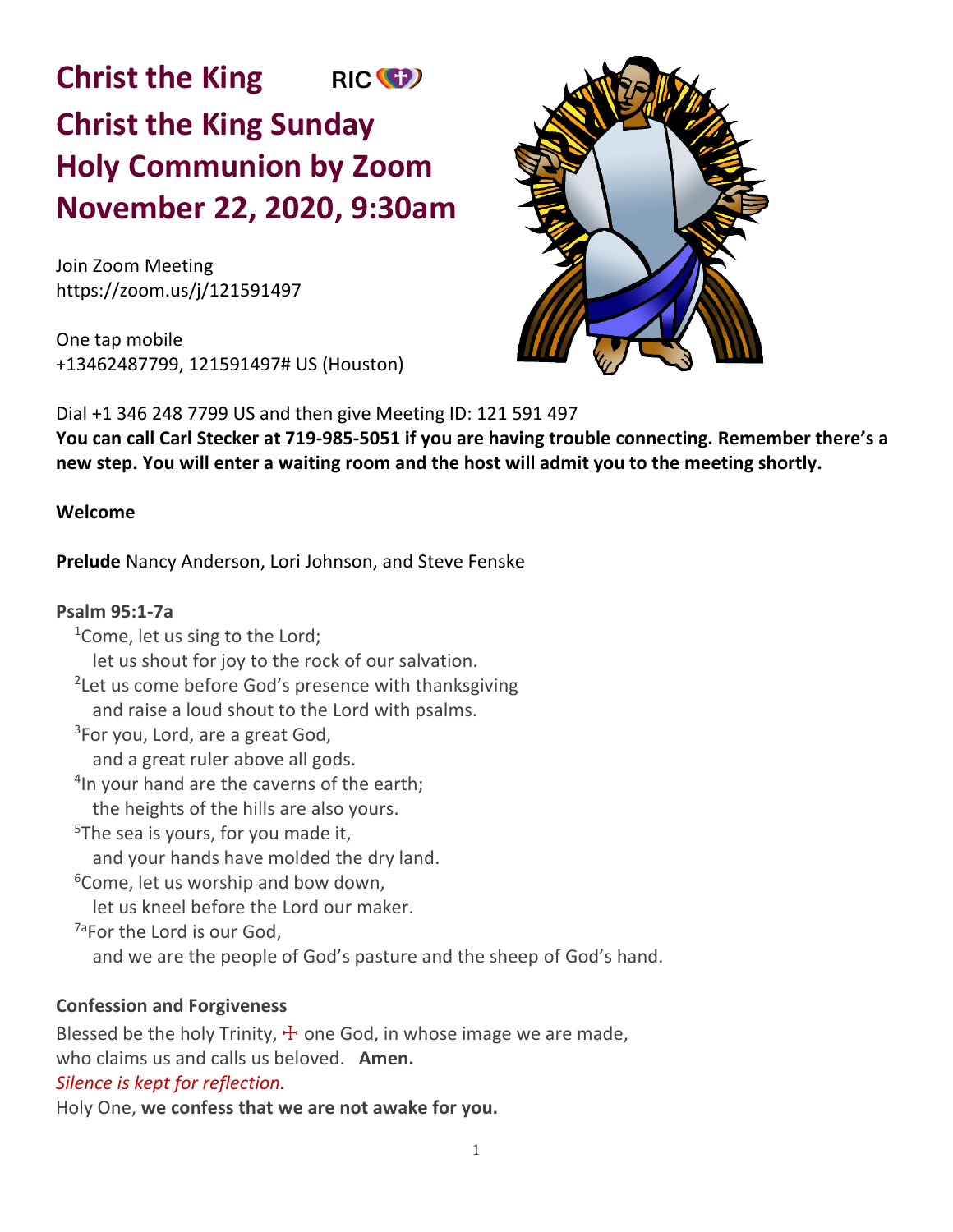**We are not faithful in using your gifts. We forget the least of our siblings.**

**We do not see your beautiful image in one another.**

**We are infected by sin that divides your beloved community.**

**Open our hearts to your coming, open our eyes to see you in our neighbor,**

**open our hands to serve your creation. Amen.**

Beloved, we are God's children, and Jesus, our Beloved, opens the door to us.

Through  $\pm$  Jesus you are forgiven, by Jesus you are welcome, in Jesus you are called to rejoice! Let us live in the promises prepared for us from the foundation of the world. **Amen.**

# **Greeting**

The grace of our Lord Jesus Christ, the love of God, and the communion of the Holy Spirit be with you all. **And also with you.**

**Hymn of Praise** *Crown Him with Many Crowns* ELW 855 verse 1



# **Prayer of the Day**

O God of power and might, your Son shows us the way of service, and in him we inherit the riches of your grace. Give us the wisdom to know what is right and the strength to serve the world you have made, through Jesus Christ, our Savior and Lord, who lives and reigns with you and the Holy Spirit, one God, now and forever. **Amen.**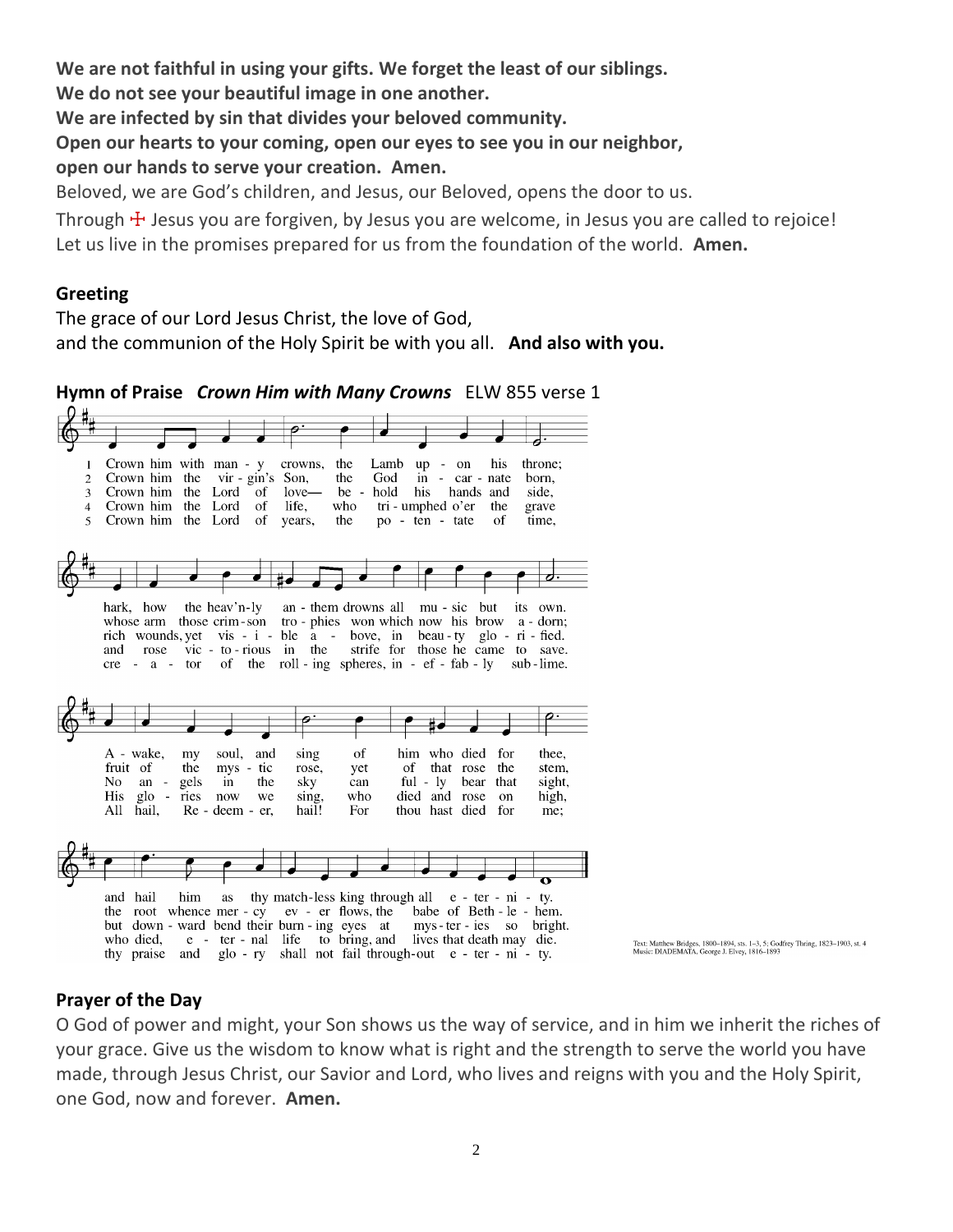## **Reading: Ezekiel 34:11-16, 20-24**

*Because Israel's kings proved to be bad shepherds, Ezekiel declares that the LORD will assume the role of shepherd in Israel. The LORD will also set over them a shepherd-messiah, "my servant David," who will feed and care for the people.*

<sup>11</sup>Thus says the Lord GOD: I myself will search for my sheep, and will seek them out. <sup>12</sup>As shepherds seek out their flocks when they are among their scattered sheep, so I will seek out my sheep. I will rescue them from all the places to which they have been scattered on a day of clouds and thick darkness. <sup>13</sup>I will bring them out from the peoples and gather them from the countries, and will bring them into their own land; and I will feed them on the mountains of Israel, by the watercourses, and in all the inhabited parts of the land.  $^{14}$ I will feed them with good pasture, and the mountain heights of Israel shall be their pasture; there they shall lie down in good grazing land, and they shall feed on rich pasture on the mountains of Israel.  $^{15}$ I myself will be the shepherd of my sheep, and I will make them lie down, says the Lord Gop.  $^{16}$ I will seek the lost, and I will bring back the strayed, and I will bind up the injured, and I will strengthen the weak, but the fat and the strong I will destroy. I will feed them with justice.

<sup>20</sup>Therefore, thus says the Lord GoD to them: I myself will judge between the fat sheep and the lean sheep.  $^{21}$ Because you pushed with flank and shoulder, and butted at all the weak animals with your horns until you scattered them far and wide, <sup>22</sup>I will save my flock, and they shall no longer be ravaged; and I will judge between sheep and sheep.  $^{23}$ I will set up over them one shepherd, my servant David, and he shall feed them: he shall feed them and be their shepherd. <sup>24</sup>And I, the LORD, will be their God, and my servant David shall be prince among them; I, the LORD, have spoken.

Word of God. Word of Life. **Thanks be to God.**



### **Gospel**

The gospel according to Mathew chapter 25. **Glory to you, O Lord.**

### **Matthew 25:31-46**

*Jesus compares himself to a king who moves among his subjects to see how he is treated: what is done for the least of those who belong to his family is truly done for him.*

[Jesus said to the disciples:]  $31^{\circ}$  When the Son of Man comes in his glory, and all the angels with him, then he will sit on the throne of his glory.  $32$ All the nations will be gathered before him, and he will separate people one from another as a shepherd separates the sheep from the goats,  $33$  and he will put the sheep at his right hand and the goats at the left.  $34$ Then the king will say to those at his right hand, 'Come, you that are blessed by my Father, inherit the kingdom prepared for you from the foundation of the world; <sup>35</sup>for I was hungry and you gave me food, I was thirsty and you gave me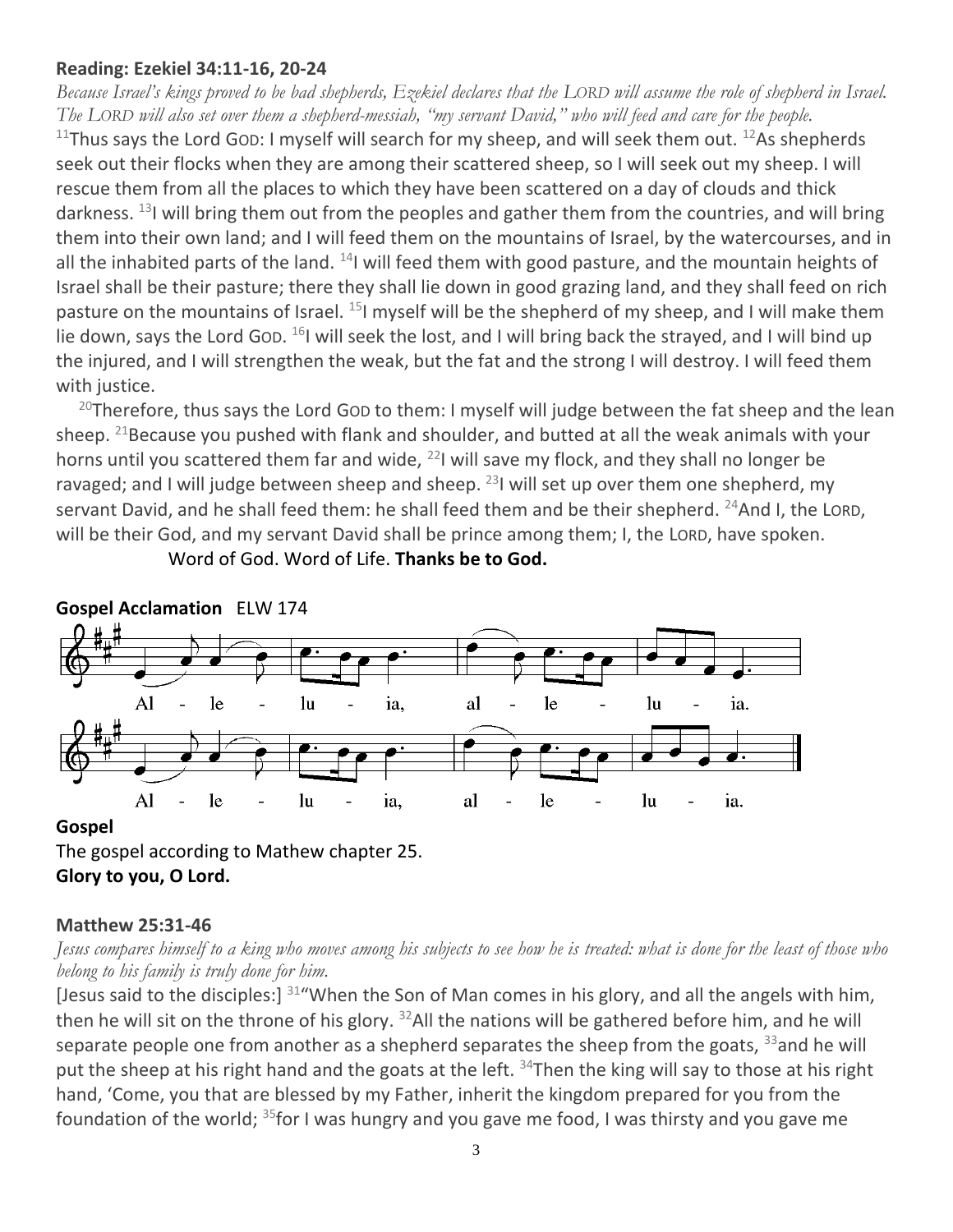something to drink, I was a stranger and you welcomed me,  $361$  was naked and you gave me clothing, I was sick and you took care of me, I was in prison and you visited me.' <sup>37</sup>Then the righteous will answer him, 'Lord, when was it that we saw you hungry and gave you food, or thirsty and gave you something to drink? <sup>38</sup>And when was it that we saw you a stranger and welcomed you, or naked and gave you clothing?  $39$ And when was it that we saw you sick or in prison and visited you?'  $40$ And the king will answer them, 'Truly I tell you, just as you did it to one of the least of these who are members of my family you did it to me.<sup>' 41</sup>Then he will say to those at his left hand, 'You that are accursed, depart from me into the eternal fire prepared for the devil and his angels;  $42$  for I was hungry and you gave me no food, I was thirsty and you gave me nothing to drink,  $431$  was a stranger and you did not welcome me, naked and you did not give me clothing, sick and in prison and you did not visit me.' <sup>44</sup>Then they also will answer, 'Lord, when was it that we saw you hungry or thirsty or a stranger or naked or sick or in prison, and did not take care of you?' <sup>45</sup>Then he will answer them, 'Truly I tell you, just as you did not do it to one of the least of these, you did not do it to me.<sup>'46</sup>And these will go away into eternal punishment, but the righteous into eternal life."

The good news of the Lord. **Praise to you, O Christ.**

## **Children's sermon- Pastor Mark Patzke**

## **Sermon- Pastor Mark Patzke**

**Hymn of the Day:** *All Hail the Power of Jesus' Name!* ELW 634

- **1 All hail the pow'r of Jesus' name! Let angels prostrate fall; bring forth the royal diadem and crown him Lord of all. Bring forth the royal diadem and crown him Lord of all.**
- **4 Sinners, whose love can ne'er forget the wormwood and the gall, go spread your trophies at his feet and crown him Lord of all. Go spread your trophies at his feet and crown him Lord of all.**
- **5 Let ev'ry kindred, ev'ry tribe on this terrestrial ball to him all majesty ascribe and crown him Lord of all.**

Text: Edward Perronet, 1726-1792, sts. 1-4; J. Rippon, A Selection of Hymns, 1787, sts. 5-6 Music: CORONATION, Oliver Holden, 1765-1844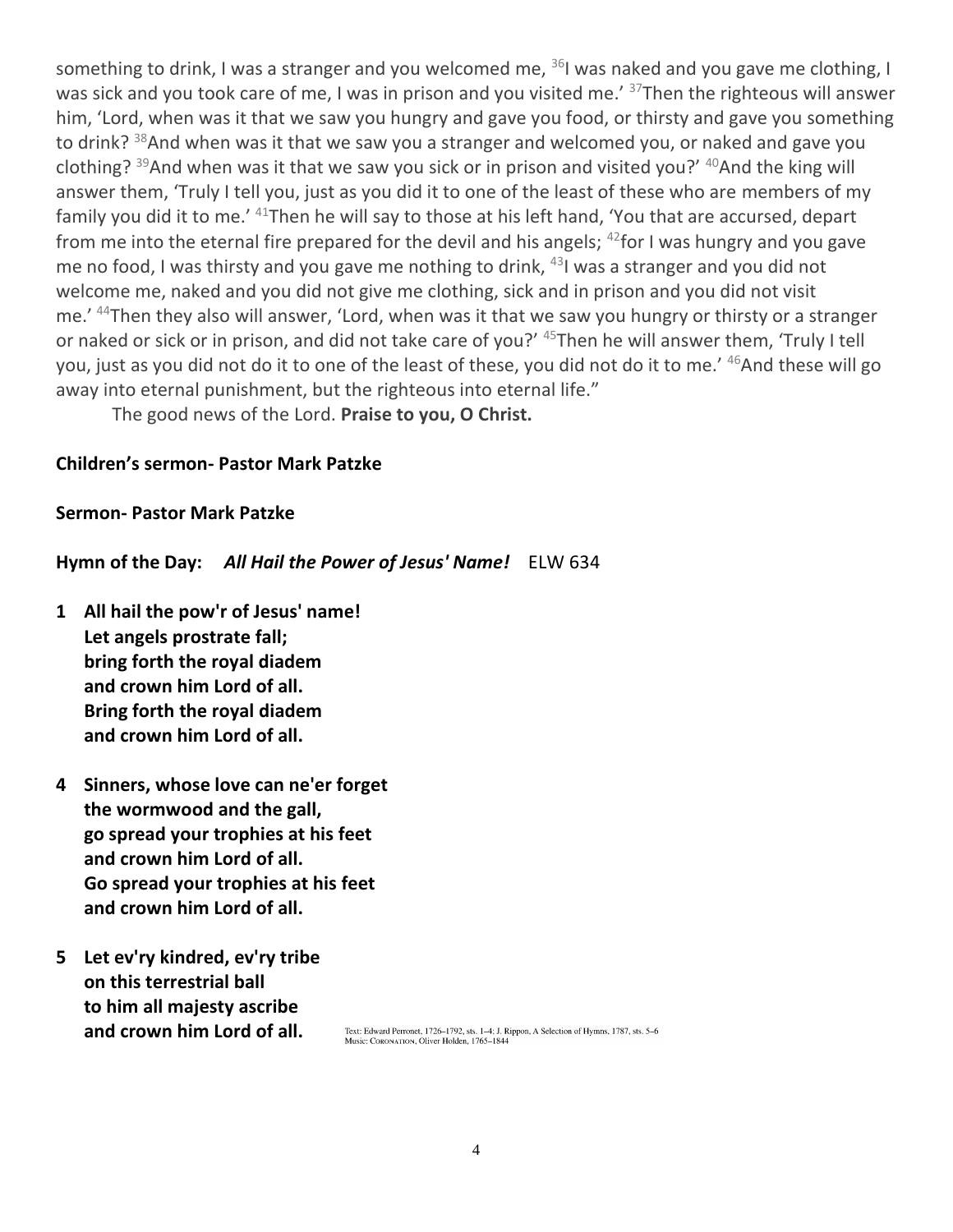## **Prayers of Intercession**

Longing for Christ's reign to come among us, we pray for the outpouring of God's power on the church, the world, and all in need.

Hear us, O God.

# **Your mercy is great.**

Receive our prayers in the name of Jesus Christ our Savior, until that day when you gather all creation around your throne where you will reign forever and ever. **Amen.**

# **Peace**

The peace of Christ be with you always. **And also with you.**

# **Offering Message**

**Children's Song** *Blessed Be the Name* ELW 797

- **1 Blessed be the name, blessed be the name, blessed be the name, Jesus' name. Blessed be the name, blessed be the name, blessed be the name, Jesus' name. Believe! Alleluia, alleluia. Blessed be the name, Jesus' name. Believe! Alleluia, alleluia. Blessed be the name, Jesus' name.**
- **2 Let us go to Jesus, let us go to Jesus, let us go to Jesus in heav'n. Let us go to Jesus, let us go to Jesus, let us go to Jesus in heav'n. Believe! Alleluia, alleluia. Let us go to Jesus in heav'n. Believe! Alleluia, alleluia. Let us go to Jesus in heav'n.**

# **Offering Prayer**

God of all goodness, generations have turned to you, gathered around your table, and shared your abundant blessings. Number us among them that, as we gather these gifts from your abundance, and give thanks for your rich blessings, we may feast upon your very self and care for all that you have made, through Jesus Christ, our Sovereign and Servant. **Amen.**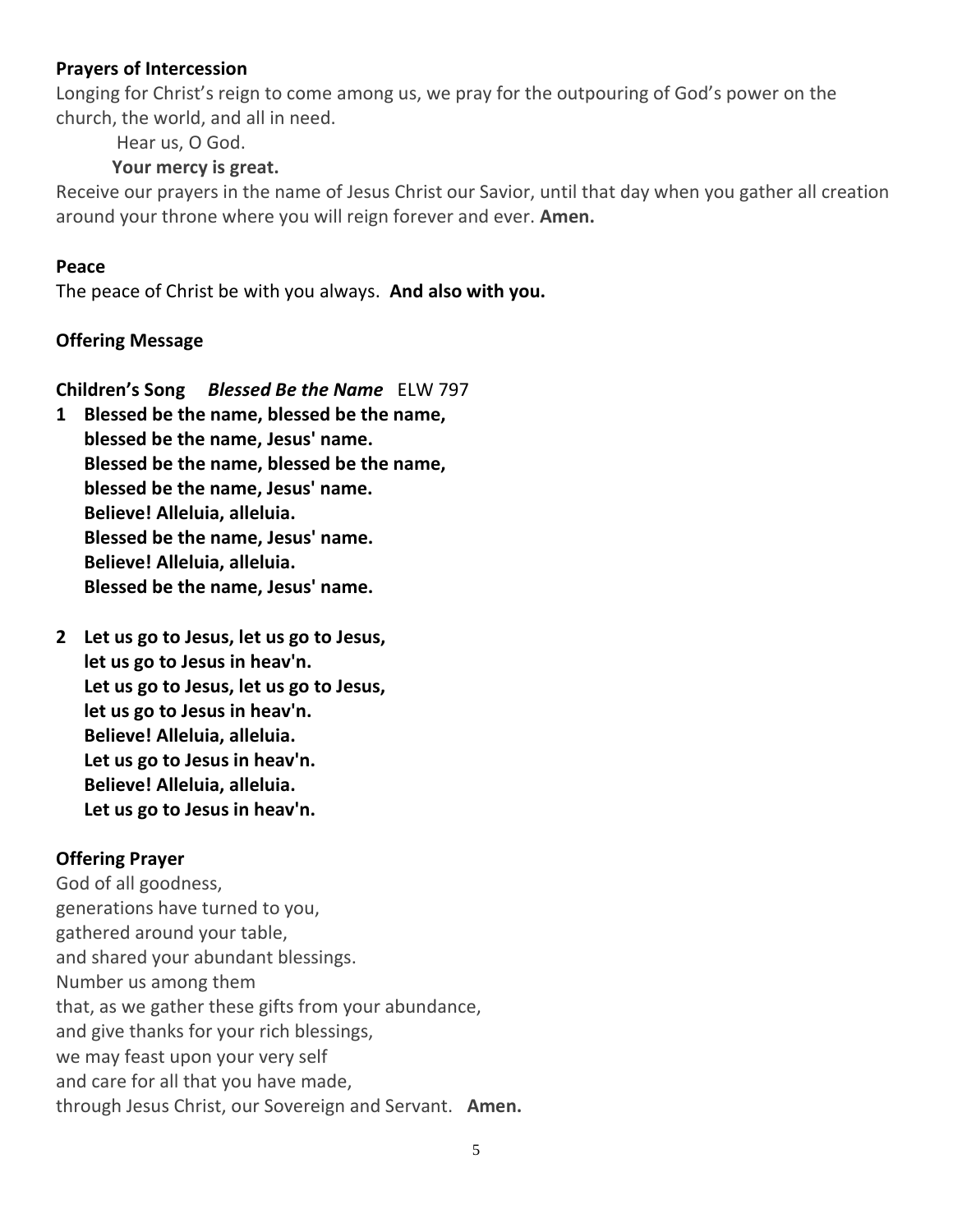#### **Great Thanksgiving**

The Lord be with you. **And also with you.** Lift up your hearts. **We lift them to the Lord** Let us give thanks to the Lord our God. **It is right to give our thanks and praise…** 

### **Words of Institution**

#### **Lord's Prayer**

**Our Father in heaven, hallowed be your name, your kingdom come, your will be done, on earth as in heaven. Give us today our daily bread. Forgive us our sins as we forgive those who sin against us. Save us from the time of trial and deliver us from evil. For the kingdom, the power, and the glory are yours, now and forever. Amen.**

#### **Invitation to Communion**

There is a place for you at the banquet. Come and feast at Jesus' table.

*You will commune at the Pastor's direction, first the bread, then the juice/wine.*



**Communion Song:** *Thee We Adore, O Savior* ELW 474

Text: Thomas Aquinas, 1227-1274; tr. Gerard Manley Hopkins, 1844-1889, and James R. Woodford, 1820-1885, alt.<br>Music: ADORE TE DEVOTE, plainsong mode V: Processionale, Paris, 1697